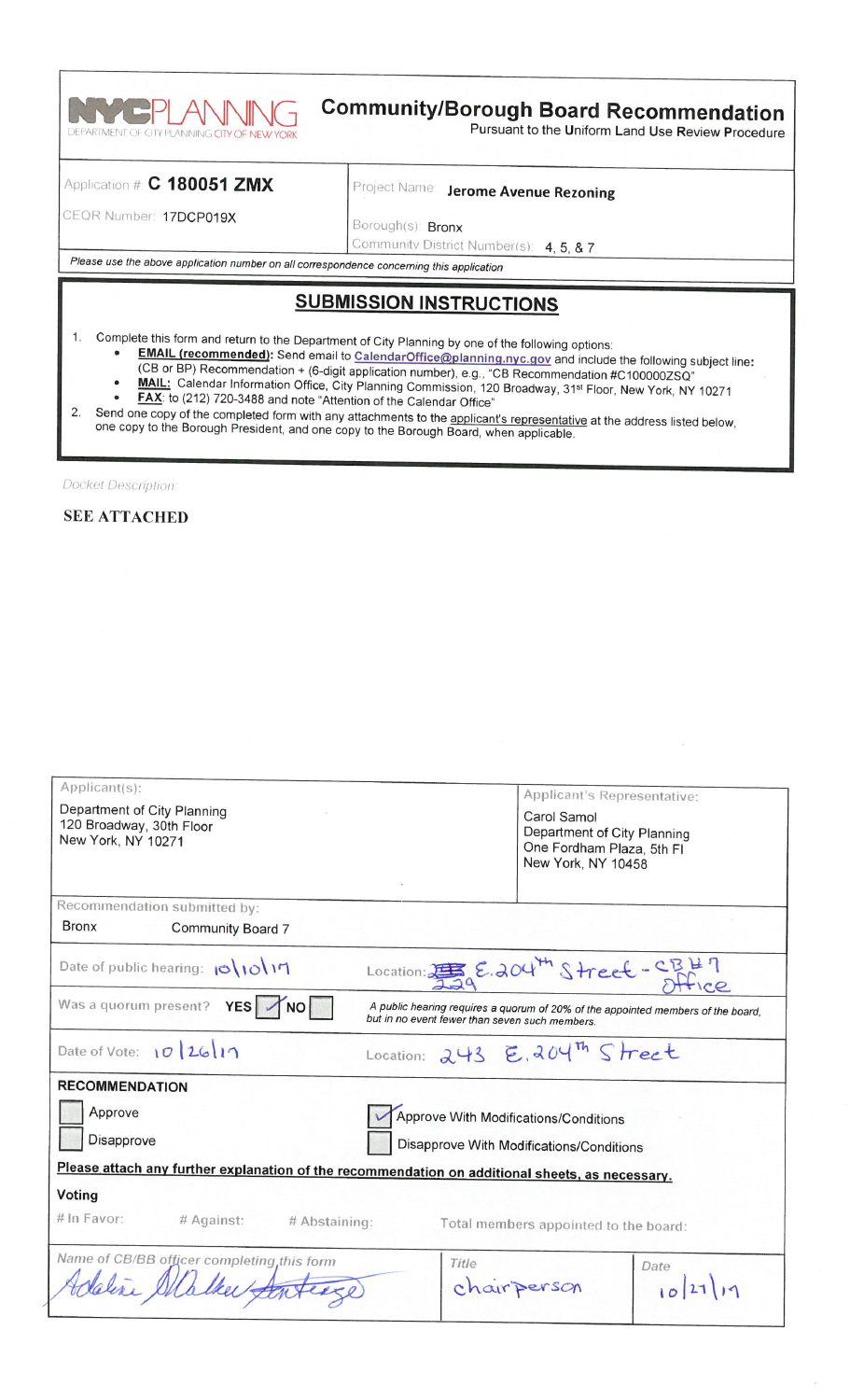

# **THE CITY OF NEW YORK BOROUGH OF THE BRONX COMMUNITY BOARD 7**



**RUBEN DIAZ, JR., BOROUGH PRESIDENT ADALINE WALKER-SANTIAGO, CHAIRPERSON** 

### **Bronx Community Board #7**

## **Jerome Avenue ULURP #Cl80051 ZMX**

### **Recommendations**

### **October 26, 2017**

October 26, 2017

Resolution adopted by Community Board #7 regarding ULURP Application Cl80051 ZMX- The establishment of a Special Jerome Avenue District.

Community Board #7 supports ULURP Application# C180051 with the following recommendations:

#### *Planning*

l. The New York City Planning Commission study and implement Community Board #7's proposal for the downzoning of areas of Kingsbridge Heights and Bedford Park. Community Board #7 has submitted an independent zoning study supporting this request.

#### *Schools and Education*

- l. Additional schools are needed in School District 10, the most overcrowded district in the Bronx. Presently, there is a need for over 2700 new seats at all grade levels unfunded by the City. The number of new housing developments planned in the Community Board #7 area will increase the need for new seat substantially over the next 5 years. There will be a need for seats at all grade levels, from PK3 through high school.
- 2. Additional and expanded day care and afterschool programs are needed to support the projected increase in population. A new community center in Community District 7 would provide additional resources to our community. Programming directed towards youth, young adults and senior citizens are greatly needed.

#### *Transportation*

- l. Additional capacity is needed on both the #4 and the D subway lines to address the projected increase in population.
- 2. Renovation of the subway stations along both the #4 and D lines should be scheduled, including determining which stations along these lines can be made handicap accessible.
- 3. Installation of an elevator at the Fordham Road/Jerome Avenue #4 subway station. This major transportation hub needs to be made handicap accessible. The station serves one of the busiest commercial districts in the city.